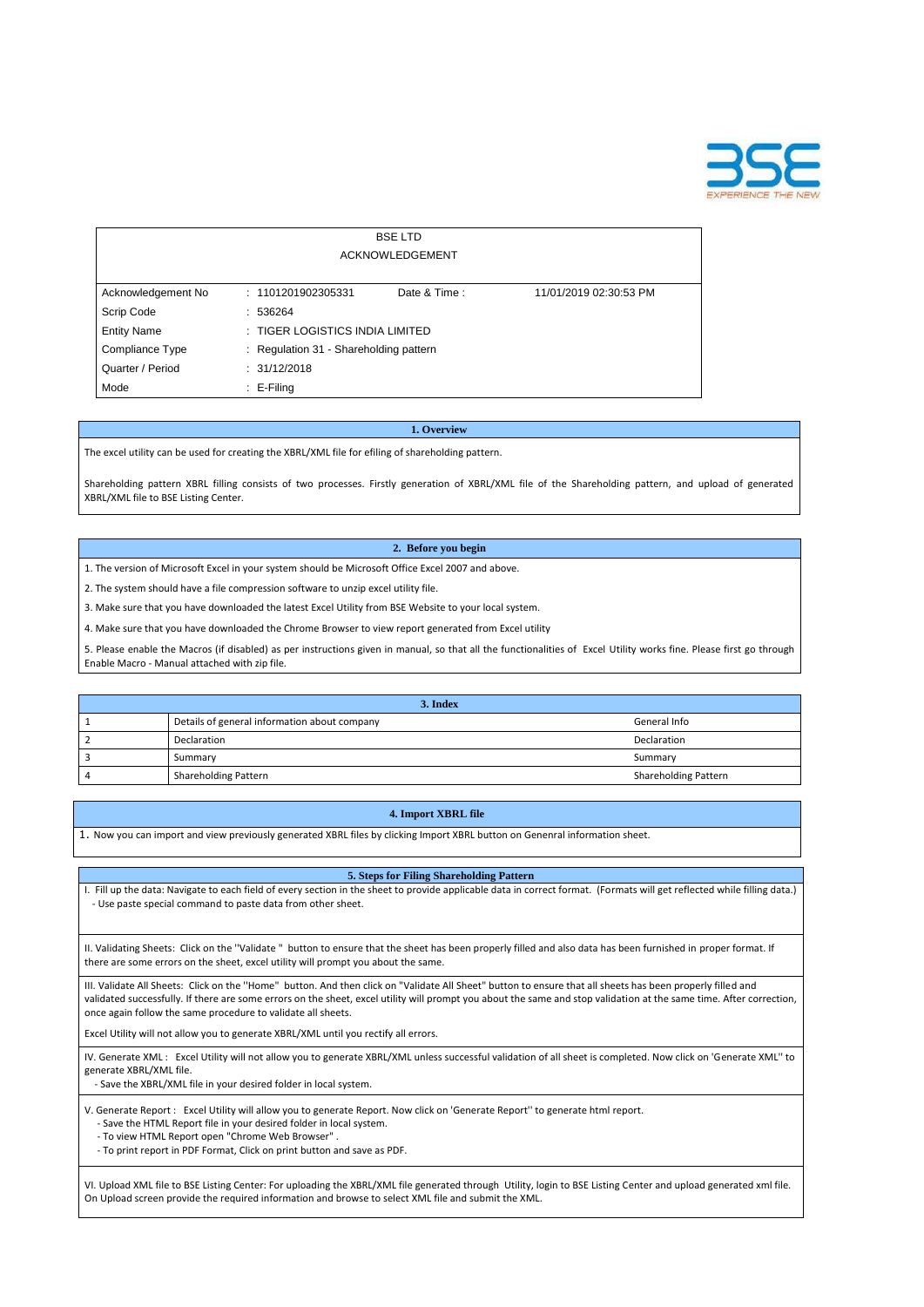### **5. Steps for Filing Shareholding Pattern**

I. Fill up the data: Navigate to each field of every section in the sheet to provide applicable data in correct format. (Formats will get reflected while filling data.) - Use paste special command to paste data from other sheet.

II. Validating Sheets: Click on the ''Validate " button to ensure that the sheet has been properly filled and also data has been furnished in proper format. If there are some errors on the sheet, excel utility will prompt you about the same.

III. Validate All Sheets: Click on the ''Home" button. And then click on "Validate All Sheet" button to ensure that all sheets has been properly filled and validated successfully. If there are some errors on the sheet, excel utility will prompt you about the same and stop validation at the same time. After correction, once again follow the same procedure to validate all sheets.

Excel Utility will not allow you to generate XBRL/XML until you rectify all errors.

IV. Generate XML : Excel Utility will not allow you to generate XBRL/XML unless successful validation of all sheet is completed. Now click on 'Generate XML'' to generate XBRL/XML file.

- Save the XBRL/XML file in your desired folder in local system.

V. Generate Report : Excel Utility will allow you to generate Report. Now click on 'Generate Report'' to generate html report.

- Save the HTML Report file in your desired folder in local system.

- To view HTML Report open "Chrome Web Browser" .

- To print report in PDF Format, Click on print button and save as PDF.

VI. Upload XML file to BSE Listing Center: For uploading the XBRL/XML file generated through Utility, login to BSE Listing Center and upload generated xml file. On Upload screen provide the required information and browse to select XML file and submit the XML.



| <b>General information about company</b>                                                   |                               |
|--------------------------------------------------------------------------------------------|-------------------------------|
| Scrip code                                                                                 | 536264                        |
| <b>NSE Symbol</b>                                                                          |                               |
| <b>MSEI Symbol</b>                                                                         |                               |
| <b>ISIN</b>                                                                                |                               |
| Name of the company                                                                        | TIGER LOGISTICS INDIA LIMITED |
| Whether company is SME                                                                     | <b>No</b>                     |
| Class of Security                                                                          | <b>Equity Shares</b>          |
| Type of report                                                                             | Quarterly                     |
| Quarter Ended / Half year ended/Date of Report (For Prelisting / Allotment)                | 31-12-2018                    |
| Date of allotment / extinguishment (in case Capital Restructuring selected) / Listing Date |                               |
| Shareholding pattern filed under                                                           | Regulation 31 (1) (b)         |

| Sr. No. | <b>Particular</b> | Yes/No | <b>Promoter and</b><br><b>Promoter Group</b> | <b>Public shareholder</b> | <b>Non Promoter-</b><br><b>Non Public</b> |
|---------|-------------------|--------|----------------------------------------------|---------------------------|-------------------------------------------|
|         |                   |        |                                              |                           |                                           |

|                | Whether the Listed Entity has issued any partly paid up shares?                           | <b>No</b>      | <b>No</b>      | <b>No</b> | <b>No</b>      |
|----------------|-------------------------------------------------------------------------------------------|----------------|----------------|-----------|----------------|
| $\overline{2}$ | Whether the Listed Entity has issued any Convertible Securities ?                         | N <sub>o</sub> | N <sub>o</sub> | <b>No</b> | <b>No</b>      |
| 3              | Whether the Listed Entity has issued any Warrants?                                        | No             | No.            | <b>No</b> | <b>No</b>      |
| 4              | Whether the Listed Entity has any shares against which depository<br>receipts are issued? | <b>No</b>      | No.            | No.       | N <sub>o</sub> |
| 5              | Whether the Listed Entity has any shares in locked-in?                                    | <b>No</b>      | No.            | <b>No</b> | N <sub>o</sub> |
| 6              | Whether any shares held by promoters are pledge or otherwise<br>encumbered?               | <b>No</b>      | <b>No</b>      |           |                |
|                | Whether company has equity shares with differential voting rights?                        | <b>No</b>      | <b>No</b>      | <b>No</b> | <b>No</b>      |

**Home Validate Import XML**

**Home Validate**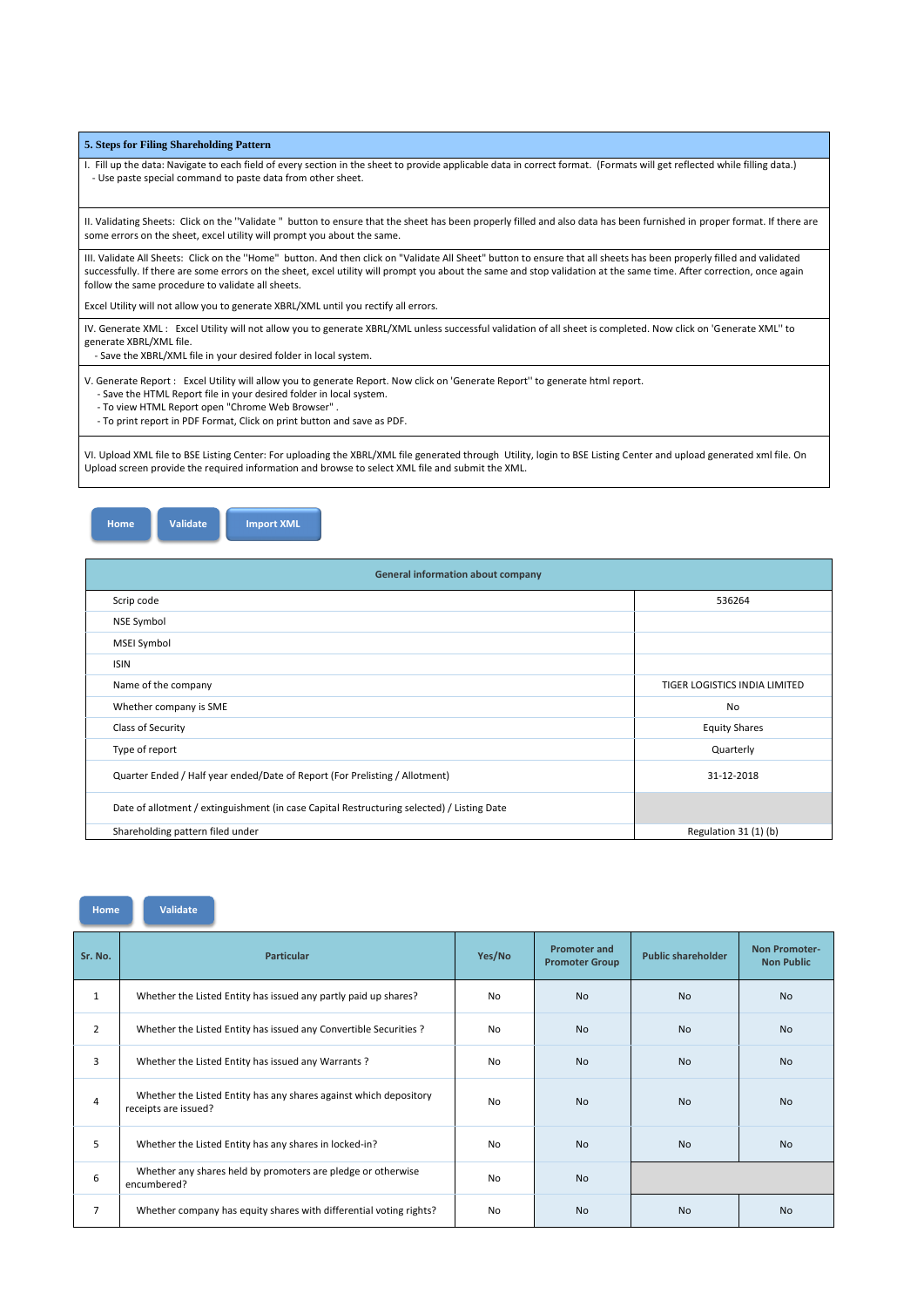|                 | Table I - Summary Statement holding of specified securities |                                                                                                                  |                                                             |                                                                    |                                                        |                                                                  |                                                                                                                                  |                                                                                                     |               |                          |                                 |                                                              |                                                             |                                                                                                |                                                                                                                             |                                           |                                             |                                                                        |                                                    |                                                          |
|-----------------|-------------------------------------------------------------|------------------------------------------------------------------------------------------------------------------|-------------------------------------------------------------|--------------------------------------------------------------------|--------------------------------------------------------|------------------------------------------------------------------|----------------------------------------------------------------------------------------------------------------------------------|-----------------------------------------------------------------------------------------------------|---------------|--------------------------|---------------------------------|--------------------------------------------------------------|-------------------------------------------------------------|------------------------------------------------------------------------------------------------|-----------------------------------------------------------------------------------------------------------------------------|-------------------------------------------|---------------------------------------------|------------------------------------------------------------------------|----------------------------------------------------|----------------------------------------------------------|
|                 |                                                             | Note: Data will be automatically populated from shareholding pattern sheet - Data Entry Restricted in this sheet |                                                             |                                                                    |                                                        |                                                                  |                                                                                                                                  |                                                                                                     |               |                          |                                 |                                                              |                                                             |                                                                                                |                                                                                                                             |                                           |                                             |                                                                        |                                                    |                                                          |
| Category<br>(1) | Category of<br>shareholder<br>(II)                          | Nos. Of<br>shareholders<br>(III)                                                                                 | No. of<br>fully paid<br>up equity<br>shares<br>held<br>(IV) | No. Of<br>Partly<br>paid-<br>up<br>equity<br>shares<br>held<br>(V) | No. Of                                                 | Total nos.<br>shares<br>held<br>$(VII) =$<br>$(IV)+(V)+$<br>(VI) | Shareholding<br>as a % of<br>total no. of<br>shares<br>(calculated<br>as per SCRR,<br>1957)<br>(VIII)<br>As a % of<br>$(A+B+C2)$ | Number of Voting Rights<br>held in each class of<br>securities<br>(IX)<br>No of Voting (XIV) Rights |               |                          |                                 | No. Of<br>Shares<br>Underlyin                                |                                                             | No. Of<br>Shares                                                                               | Shareholding<br>, as a %<br>assuming full<br>conversion<br>$\sigma$ f<br>convertible                                        | Number of<br>Locked in<br>shares<br>(XII) |                                             | Number of<br>Shares<br>pledged or<br>otherwise<br>encumbered<br>(XIII) |                                                    | Number<br>of equity                                      |
|                 |                                                             |                                                                                                                  |                                                             |                                                                    | shares<br>underlying<br>Depository<br>Receipts<br>(VI) |                                                                  |                                                                                                                                  | Class<br>eg:<br>$\boldsymbol{\mathsf{x}}$                                                           | Class<br>eg:y | Total                    | Total as<br>a % of<br>$(A+B+C)$ | g<br>Outstandi<br>ng<br>convertib<br>le<br>securities<br>(X) | No. of Shares<br>Underlying<br>Outstanding<br>Warrants (Xi) | Underlying<br>Outstanding<br>convertible<br>securities<br>and No. Of<br>Warrants<br>$(Xi)$ (a) | securities (<br>as a<br>percentage<br>of diluted<br>share<br>capital)<br>$(XI) =$<br>$(VII)+(X)$<br>As a % of<br>$(A+B+C2)$ | No.<br>(a)                                | As a %<br>of total<br>Shares<br>held<br>(b) | No.<br>(a)                                                             | As a<br>% of<br>total<br>Shar<br>es<br>held<br>(b) | shares<br>held in<br>demateri<br>alized<br>form<br>(XIV) |
|                 | Promoter &<br>Promoter                                      |                                                                                                                  |                                                             |                                                                    |                                                        |                                                                  |                                                                                                                                  |                                                                                                     |               |                          |                                 |                                                              |                                                             |                                                                                                |                                                                                                                             |                                           |                                             |                                                                        |                                                    |                                                          |
| (A)<br>(B)      | Group<br>Public                                             | 6660                                                                                                             | 7723621<br>2848879                                          |                                                                    |                                                        | 7723621<br>2848879                                               | 73.05<br>26.95                                                                                                                   | 77,23,621.00<br>2848879.00                                                                          |               | 7723621.00<br>2848879.00 | 73.05<br>26.95                  |                                                              |                                                             |                                                                                                | 73.05<br>26.95                                                                                                              |                                           |                                             |                                                                        |                                                    | 7723621<br>284879                                        |
| (C)             | Non<br>Promoter-<br>Non Public                              |                                                                                                                  |                                                             |                                                                    |                                                        |                                                                  |                                                                                                                                  |                                                                                                     |               |                          |                                 |                                                              |                                                             |                                                                                                |                                                                                                                             |                                           |                                             |                                                                        |                                                    |                                                          |
| (C1)            | <b>Shares</b><br>underlying<br><b>DRs</b>                   |                                                                                                                  |                                                             |                                                                    |                                                        |                                                                  |                                                                                                                                  |                                                                                                     |               |                          |                                 |                                                              |                                                             |                                                                                                |                                                                                                                             |                                           |                                             |                                                                        |                                                    |                                                          |
| (C2)            | <b>Shares held</b><br>byEmployee<br><b>Trusts</b>           |                                                                                                                  |                                                             |                                                                    |                                                        |                                                                  |                                                                                                                                  |                                                                                                     |               |                          |                                 |                                                              |                                                             |                                                                                                |                                                                                                                             |                                           |                                             |                                                                        |                                                    |                                                          |
|                 | Total                                                       | 6667                                                                                                             | 10572500                                                    |                                                                    |                                                        | 10572500                                                         | 100                                                                                                                              | 105725000                                                                                           |               | 105725000                | 100.00                          |                                                              |                                                             |                                                                                                | 100                                                                                                                         |                                           |                                             |                                                                        |                                                    | 1057250<br>$\Omega$                                      |

**Home**